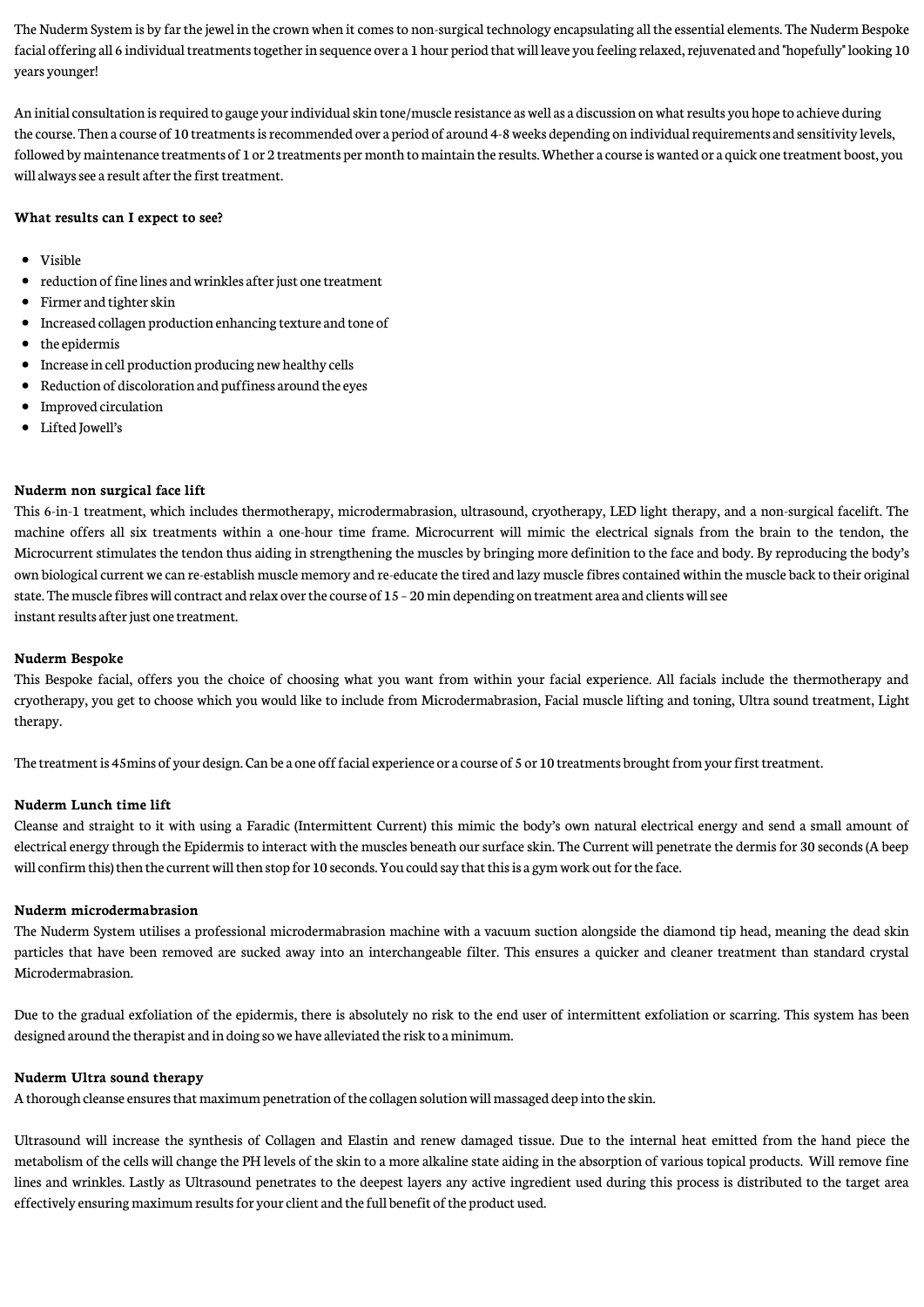#### **Nuderm light therapy**

Cleansing of the skin twice ensures the skin is clean and ready to be treated to receive the best results.

There are 4 key spectrums of light that will have a long lasting effect on the epidermis. Red, Green, Blue and Yellow Wavelengths available.

**APDT mask** offers Photo-dynamic Therapy to the whole of the facial area . The mask is one of the best ways to treat the face with LED.

#### **LED light therapy:**

- Red: Builds collagen, reducing fine lines and wrinkles.
- Yellow: Can reduce skin redness, treat Rosacea, aids in muscle toning and lymphatic drainage, eliminating harmful toxins from our bodies.
- Blue: Kills bacteria, perfect for active acne, blue light therapy does not dry out the skin.
- Green: For anti-aging benefits, been shown to correct hyper pigmentation, reduce freckling, and eliminate sun spots.

All treatments are bespoke and guided by the clients skins needs.

#### **Cryotherapy**

Cryotherapy is perfect after microdermabrasion to sooth, calm and reduce the appearance of any Epidermis.

#### **Thermotherapy**

The heat emitted from the hand piece relax and prepare the client pre-treatment. The start of every Nuderm facial will begin with the use of Thermotherapy treatments.

- It will soften up the epidermal tissue, making it easier to work with during treatment.
- The heat will enlarge the size of the blood vessels, which in turn will speed up the blood flow ensuring all the topical ingredients used during the Ultrasound process are circulated more effectively and direct to the target area.
- Surface pores will enlarge allowing the Microdermabrasion treatment a much easier job when exfoliating away the debris from the skin leaving behind a completely cleansed pallet that is ready to be treated.
- It can also be used to reduce inflammation and relieve muscle spasms.

#### **Microdermabrasion**

Microdermabrasion is one of the most popular treatments available in today's market. It will transform your complexion and enhance your own natural beauty.

- What are the benefits of Diamond Tip Microdermabrasion?
- Softens
- $\bullet\,$  fine lines and wrinkles
- Reduces Common Acne
- Reduce the appearance of Age Spots and Pigmentation
- Decreases the visibility of Acne Scarring
- Reduces Sun Damage
- Removes Black and White Heads
- Rejuvenates tired aged skin
- Reduces visible stretch marks
- Minimises enlarged and open pores
- Improves tone and texture of the epidermis
- Reduces Blemishes
- Rehydrates dry skin
- Revitalizes dull, stressed, or congested skin
- Rebalances coarsely textured skin.

#### **Ultrasound**

#### **Benefits of Ultrasound:**

- Will remove fine lines and wrinkles
- Eradicates hyper pigmentation
- Aids healing damaged tissue (Scars, Stretch Marks etc)
- Improves texture and tone of the epidermis dramatically
- Reduces appearance of dark puffy circles and inflammation around the eyes
- Genuinely slim the facial area by reducing sagging skin
- Will aid the absorption of various skin care products distributing them
- much deeper than any other method (Galvanic)
- Eradicates Hypodermic fat
- Aids in the appearance of Acne

### **PDT Mask**

A PDT mask offers Photo-dynamic Therapy to the whole of the facial area. A kind of light therapy, the mask is one of the best ways to treat the face with LED.